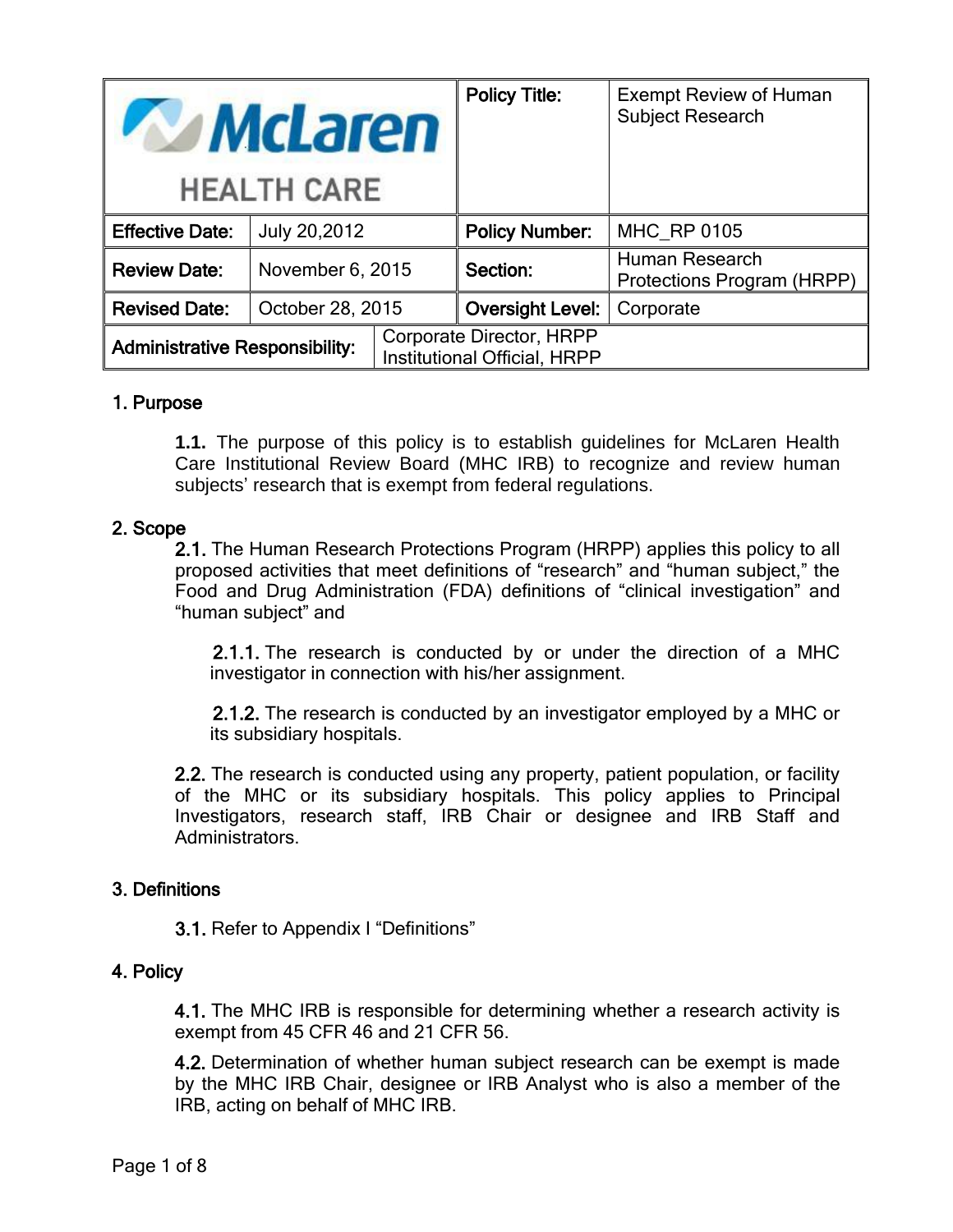MHC\_RP 0105

4.3. Investigators or others within the organization may not make exemption determinations.

4.4. Human subjects research determined to be exempt are conducted in a manner consistent with the ethical principles set for by the Belmont Report.

4.5. The IRB Chair or designated reviewers are subject to the MHC HRPP policy MHC RP0126 "Conflicts of Interest: IRB Members" when reviewing and making exemption determinations.

4.6. MHC IRB Members are notified of exempt determinations at the time of the fully convened meeting. Studies meeting the exempt criteria are reported on the agenda as informational only and are also documented in the meeting minutes.

## 5. Procedure

5.1. Investigators who believe that their project meets the federal criteria for exemption are required to complete an Exempt Initial Review Application using eProtocol electronic submission system and provide all required information and documents to the MHC IRB for review.

5.2. The review is performed by the IRB Chair, designee and/or IRB Analyst who is also a member of the IRB Committee, acting on behalf of MHC IRB.

5.2.1. The reviewer may request additional information from the PI to make determination or request changes in the research to meet the institution's ethical principles for human subject protection and the requirements of the Health Insurance Portability and Accountability Act (HIPAA) of 1996.

5.2.2. This is communicated to the PI via eProtocol.

5.2.3. When all the necessary information is received from the PI, the reviewer will make the exemption determination when applicable.

5.2.4. The reviewer will use the Reviewer Checklist "Exemption Determination Checklist" to document the review and exemption determination.

5.3. If there are interactions with participants, the reviewer should determine whether there should be a consent process that will disclose such information as:

5.3.1. That the activity involves research.

5.3.2. A description of the procedure.

5.3.3. That participation is voluntary.

5.3.4. Name and contact information for the researcher.

5.4. If a request is made for a waiver of individual HIPAA authorization or alteration of individual HIPAA authorization, a Privacy Officer, who is also a member of the IRB Committee, will be assigned.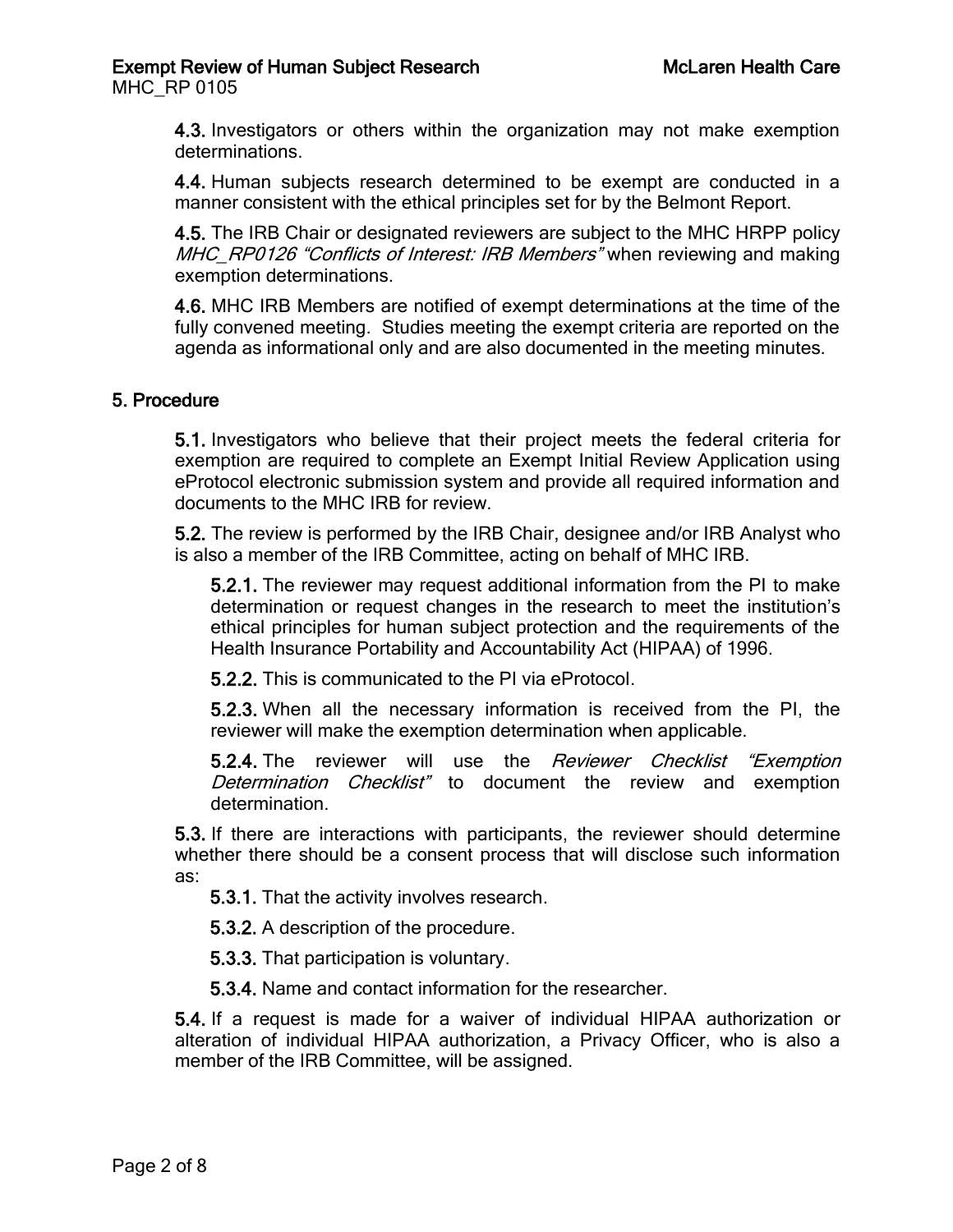## Exempt Review of Human Subject Research **McLaren Health Care**

MHC\_RP 0105

5.5. If a research meets the criteria for exemption, a Notice of Exempt Review is generated via eProtocol and available for the PI.

5.5.1. This notice indicates that they may not make changes to the research activity without first discussing the changes with the MHC IRB to ensure that the changes are within the parameters for exemption.

5.5.2. This notice indicates category(ies) under which the exemption is granted.

5.6. Once a research project is determined to be exempt, it is not reviewed again unless a modification application is submitted.

5.7. There is no continuing review process for exempt research, as long as the criteria for exemption remain satisfied.

5.8. This notice indicates that the project will be administratively closed once stated end date that is listed in the application arrives.

5.9. If a protocol does not meet the criteria for exemption, it is returned to the PI using eProtocol electronic submission system with notification of failure to meet the criteria.

5.10. The PI is asked to complete a Protocol Application for expedited/full board review.

## 6. Responsibilities

### 6.1. Investigator:

6.1.1. All Investigators proposing human subjects research, conducted at any McLaren subsidiary hospitals or by employees, students, or agents of MHC or its affiliates, believed to meet the federal criteria for exemption must submit an Exempt initial review application to MHC IRB using eProtocol electronic submission system.

6.1.2. Investigators must ensure the human subjects research:

6.1.2.1 Involves no more than minimal risk to subjects;

6.1.2.2 Is equitable in the selection of subjects;

6.1.2.3 If the research involves interactions with subjects, the circumstances of consent must minimize coercion and undue influence;

6.1.2.4 When applicable, informed consent process discloses that the activity involves research, a description of the procedures, that participation is voluntary, and the name and contact information of the PI;

6.1.2.5 Provides adequate provisions for protecting the privacy interests of subjects.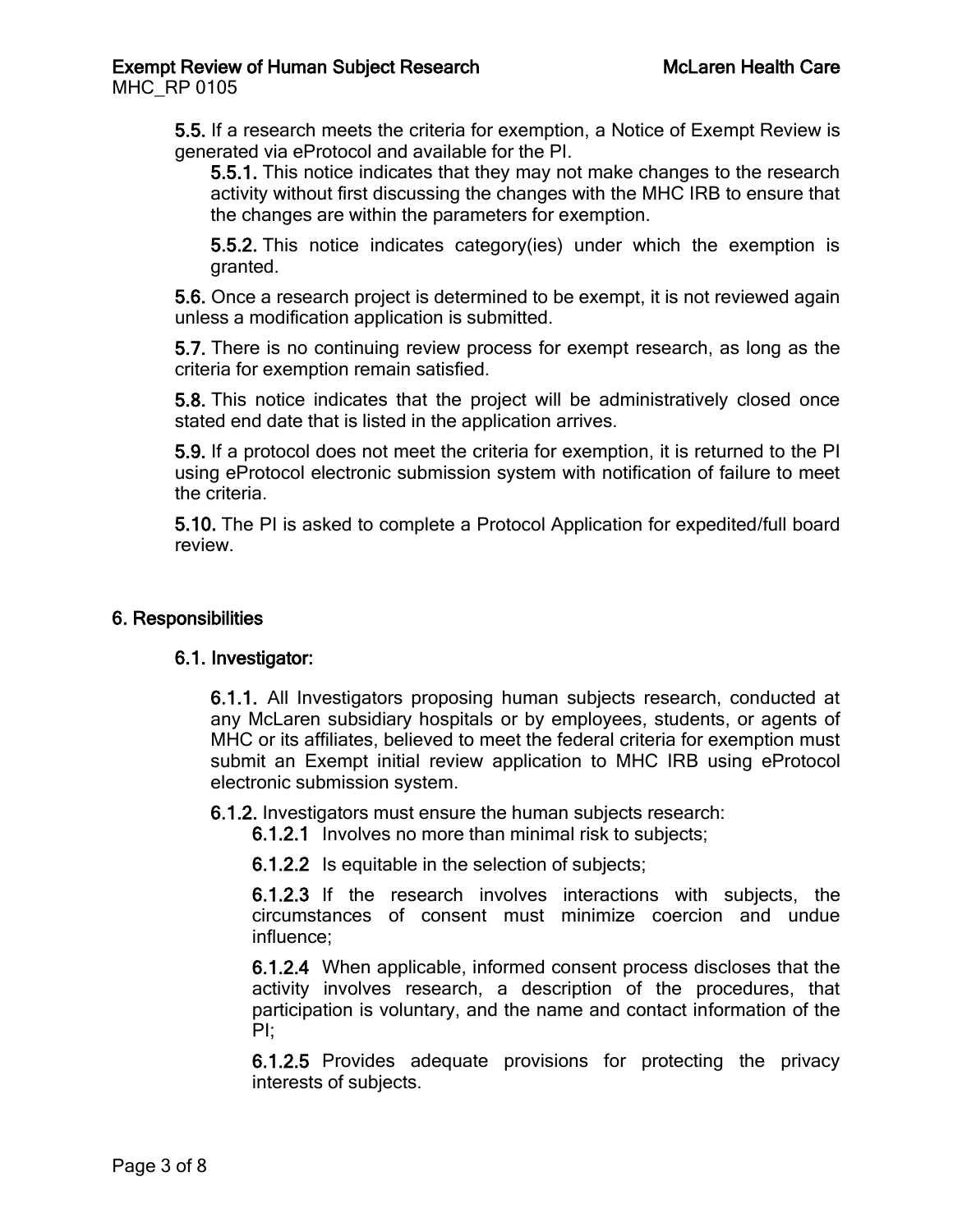# 7. Exemption Criteria from Applicable Laws and Regulations:

7.1. DHHS Regulated and Investigator Initiated Research in which the only involvement of human subjects will be in one or more of the following categories (45 CFR 46.101):

7.1.1. Category 1: Research conducted in established or commonly accepted educational settings, involving normal educational practices, such as:

7.1.1.1 Research on regular and special education instructional strategies or;

7.1.1.2 Research on the effectiveness of or the comparison among instructional techniques, curricula, or classroom management methods.

7.1.2. Category 2: Research involving the use of educational tests (cognitive, diagnostic, aptitude, achievement), survey procedures, interview procedures or observation of public behavior, unless:

7.1.2.1 Information obtained is recorded in such a manner that human subjects can be identified, directly or through identifiers linked to the subjects; and

7.1.2.2 Any disclosure of the human subjects' responses outside the research could reasonably place the subjects at risk of criminal or civil liability or be damaging to the subjects' financial standing, employability, or reputation.

7.1.3. Category 3: Research involving the use of educational tests (cognitive, diagnostic, aptitude, achievement), survey procedures, interview procedures, or observation of public behavior that is not exempt under 45 CFR 46.101(b)(2), if:

7.1.3.1 The human subjects are elected or appointed public officials or candidates for public office; or

7.1.3.2 Federal statute(s) require(s) without exception that the confidentiality of the personally identifiable information will be maintained throughout the research and thereafter.

7.1.4. Category 4: Research involving the collection or study of existing data, documents, records, pathological specimens, or diagnostic specimens, if these sources are publicly available or if the information is recorded by the investigator in such a manner that subjects cannot be identified, directly or through identifiers linked to the subjects.

7.1.4.1. **"**Existing" means data or specimens collected (i.e., on the shelf) at the time the research is proposed (i.e. submitted to the IRB). It includes data or specimens collected for research and non-research activities.

7.1.5. Category 5: Research and demonstration projects which are conducted by or subject to the approval of department or agency heads [this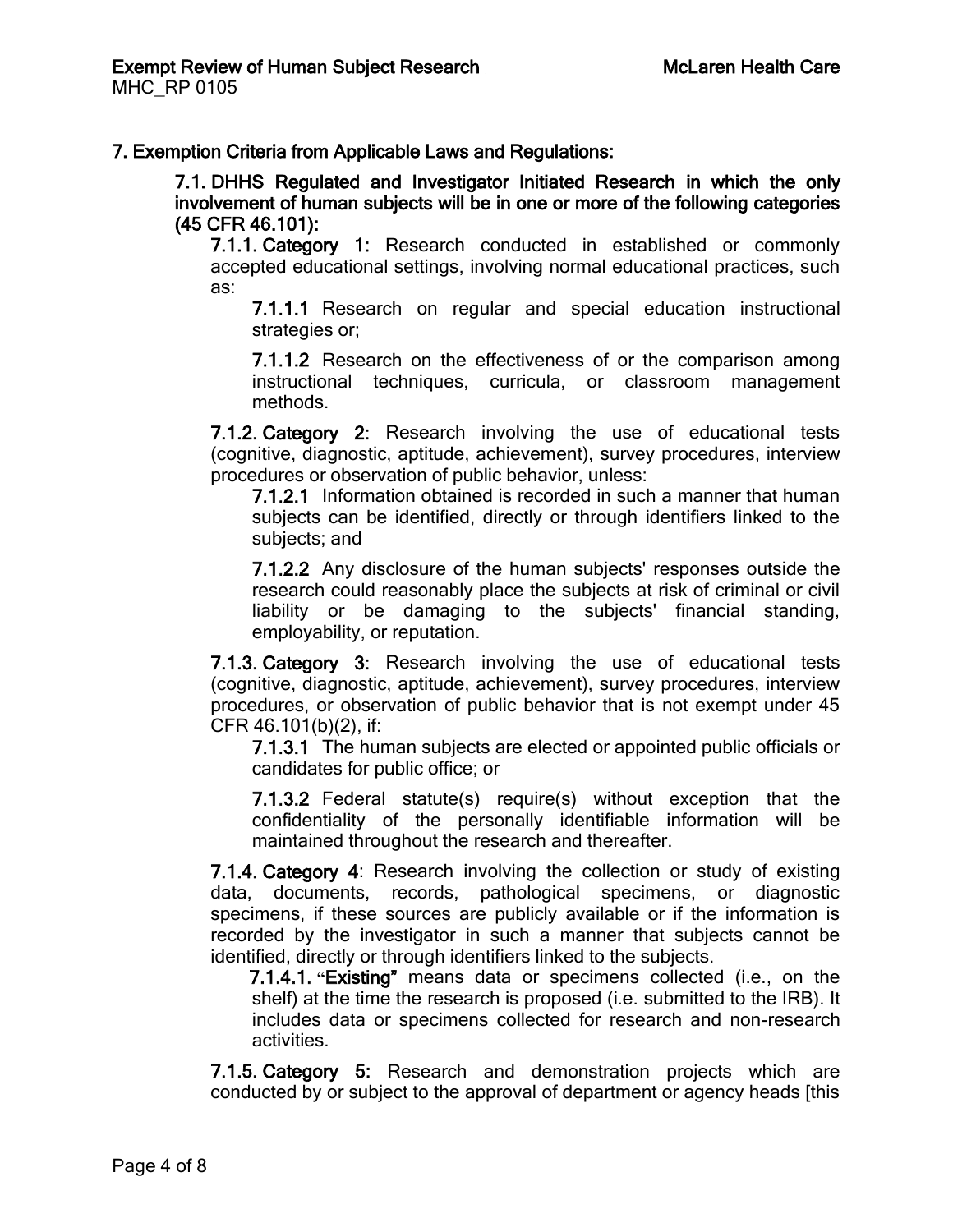reference is to government department or agency heads], and which are designed to study, evaluate, or otherwise examine:

7.1.5.1. Public benefit or service programs; or

7.1.5.2. Procedures for obtaining benefits or services under those programs; or

7.1.5.3. Possible changes in or alternatives to those programs or procedures; or

7.1.5.4. Possible changes in methods or levels of payment for benefits or services under those programs.

7.1.6. Category 6: Taste and food quality evaluation and consumer acceptance studies:

7.1.6.1. If wholesome foods without additives are consumed or

7.1.6.2. If a food is consumed that contains a food ingredient at or below the level and for a use found to be safe, or agricultural chemical or environmental contaminant at or below the level found to be safe, by the Food and Drug Administration or approved by the Environmental Protection Agency or the Food Safety and Inspection Service of the U.S. Department of Agriculture.

## 7.2. FDA-Regulated Research

7.2.1. The Chair or designee is responsible for making determinations of exemption from IRB requirement in accordance with 21 CFR 56.104(a)(b)(c)(d) as quoted below:

7.2.1.1. Any investigation which commenced before July 27, 1981 and was subject to requirements for IRB review under FDA regulations before that date, provided that the investigation remains subject to review of an IRB which meets the FDA requirements in effect before July 27, 1981

7.2.1.2. Any investigation commenced before July 27, 1981 and was not otherwise subject to requirements for IRB review under Food and Drug Administration regulations before that date."

7.2.1.3. Emergency use of a test article provided that such emergency use is reported to the IRB within 5 working days. Any subsequent use of the test article at the institution is subject to IRB review.

7.2.1.4. Taste and food quality evaluation and consumer acceptance studies. If wholesome foods without additives are consumed or if the food is consumed that contains a food ingredient at or below the level and for a use found to be safe, or agricultural, chemical, or environmental contaminant at or below the level found to be safe by the Food and Drug Administration or approved by the Environmental Protection Agency or the Food Safety and Inspection Services of the U.S. Department of Agriculture.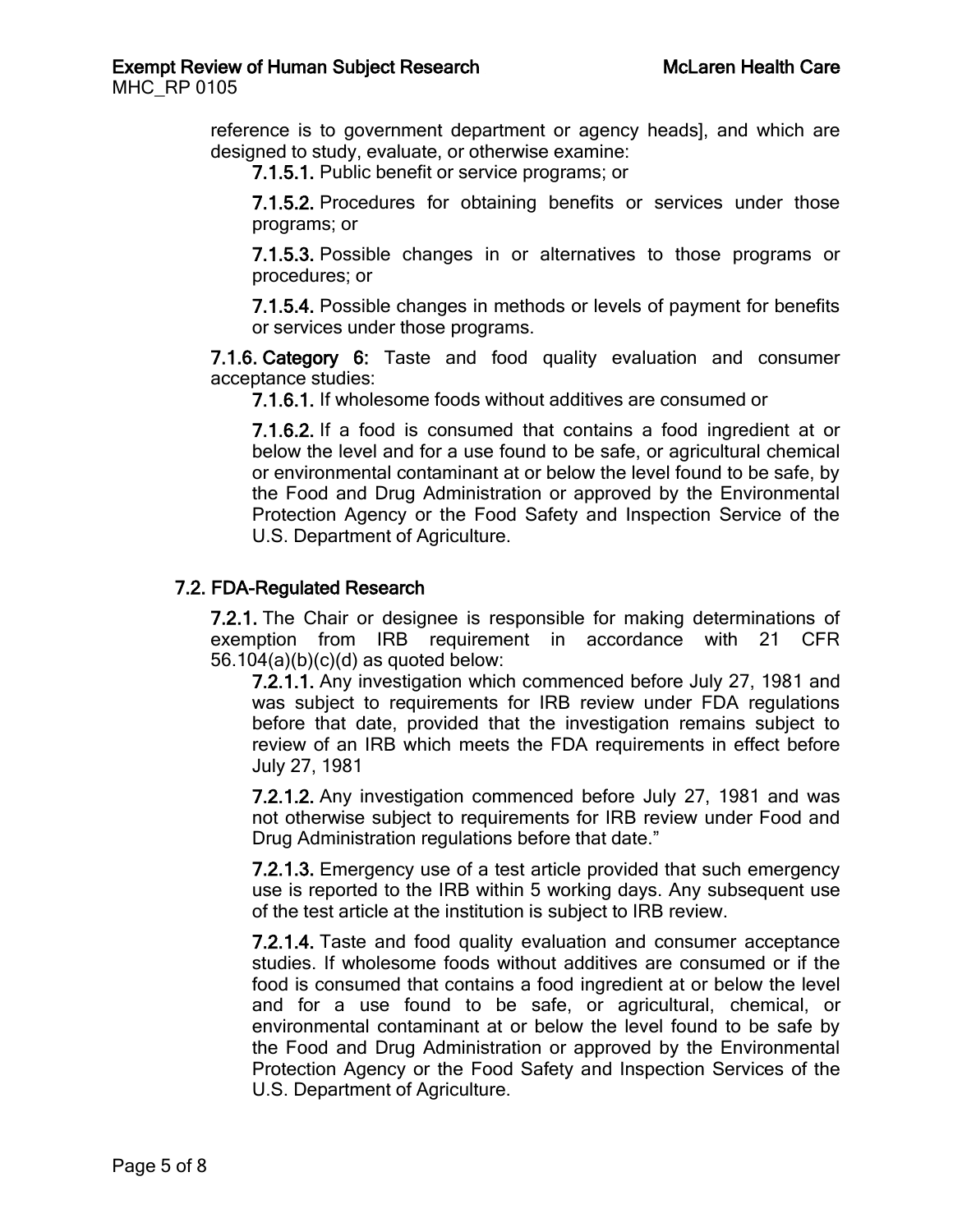MHC\_RP 0105

7.2.2. The exemption at 21 CFR 56.104(c), the emergency use of a test article, is covered in separate policy MHC\_RP119\_Emergency Use of Investigational Drugs or Medical Device.

7.2.3. The exemption at 21 CFR 56.104(c) does not apply to humansubjects research regulated by the DHHS.

7.2.4. FDA-regulated research determined to be exempt from 21 CFR 56 IRB requirements is subject to 21 CFR 50 Informed Consent of Human Subjects.

## 8. Human Subject Research which are not exempt from federal regulations include the following:

8.1. Studies involving prisoners (Subpart C of DHHS regulations);

8.2. Survey or interview procedures with children (Subpart D of DHHS Regulations);

8.3. Observation of public behavior of children when the investigator(s) participates in the regulations);

8.4. Research involving deception;

8.5. Research involving fetuses;

8.6. Human in vitro fertilization;

8.7. Placing a subject at greater than minimal risk;

8.8. Data collected which meet the criteria for protected health information (PHI) when there is a direct or indirect link that would identify the participant;

8.9. Mentally disabled or cognitively impaired individuals, regardless of whether a legally authorized representation is required for informed consent.

### 9. Modifications to Exempt Research

9.1. In general, investigators are not required to submit modifications to the IRB once a research study is designated as exempt as long as those changes do not affect the exempt category or criteria for exempt determination (changing from exempt status to expedited or full review, changing exempt category).

9.2. Personnel changes must be submitted to the IRB via eProtocol.

9.3. An extension of proposed end date must be submitted to the IRB via eProtocol.

9.4. Modifications in procedures that would change the exempt category approved by the IRB include but are not limited to:

9.4.1. New knowledge that increases the risk level.

9.4.2. Use of any methods described in the expedited review categories that do not meet the exempt criteria (e.g., blood draws).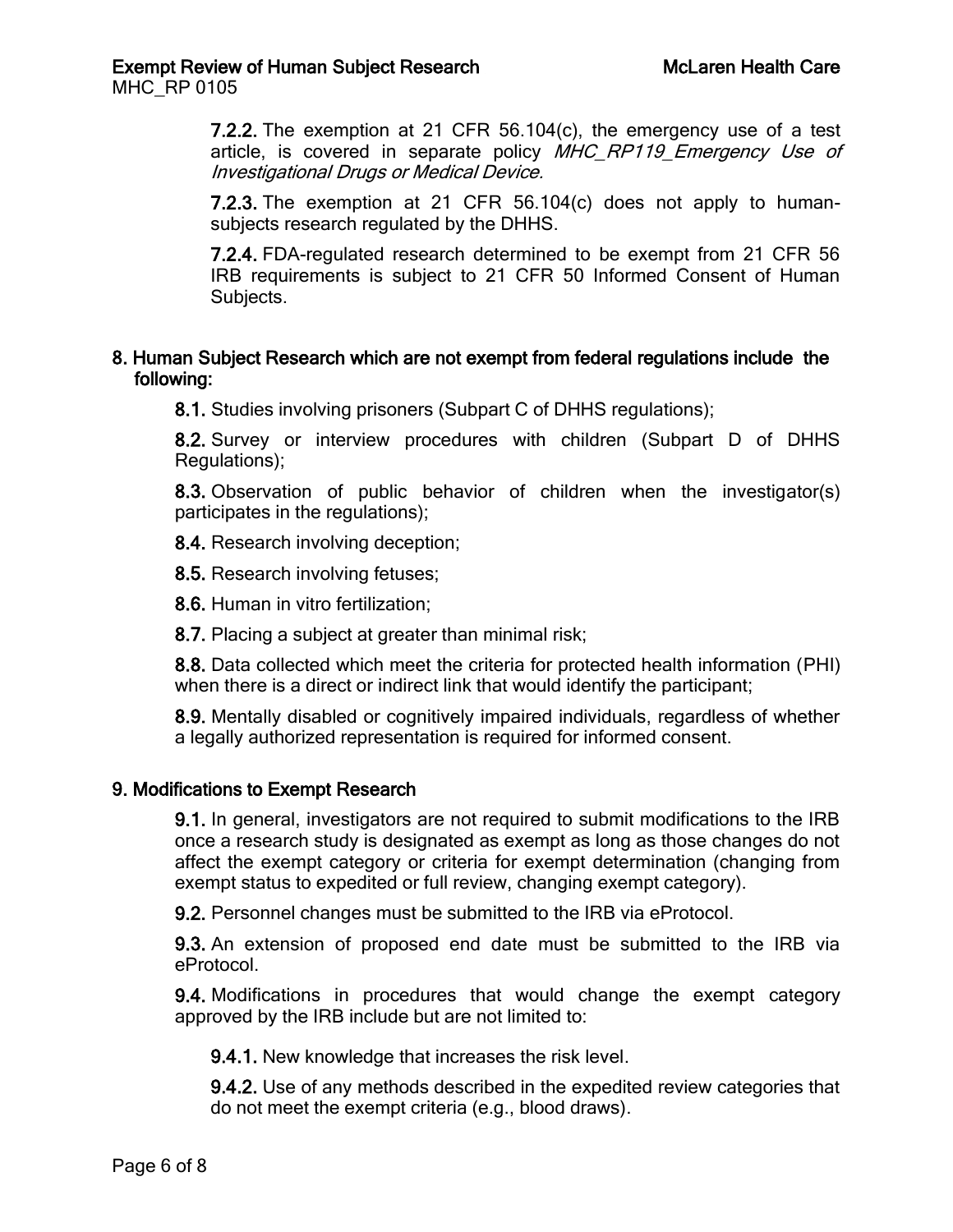9.4.3. Surveying or interviewing children or observing public behavior of children and participating in the activities being observed.

9.4.4. Change in the way identifiers are recorded (directly or indirectly) from existing data, documents, records, pathological specimens, or diagnostic specimens so that subjects can be identified.

9.4.5. Addition of an instrument, survey questions, etc. that would pose more than minimal risk to subjects.

9.4.6. Addition of an instrument, survey, etc. from which information obtained is recorded in such a manner that human subjects can be identified, directly or through identifiers linked to the subjects; and any disclosure of the human subjects' responses outside the research could reasonably place the subjects at risk of criminal or civil liability or be damaging to the subjects' financial standing, employability, or reputation.

9.4.7. Addition of prisoners as research subjects.

9.4.8. Addition of other vulnerable populations that may pose more than minimal risk.

9.4.9. Under certain circumstances, addition of a funding source.

9.4.10. Addition of exempt category not previously approved by the IRB.

9.5. If there are plans to make any of the above changes, the investigator must contact the MHC IRB Office.

#### 10. References

10.1. 45 CFR 46

10.2. 21 CFR 50

10.3. 21 CFR 56

10.4. MHC\_RP126 "Conflicts of Interest: IRB Members"

10.5. MHC\_RP119 "Emergency Use of Investigational Drugs or Medical Devices"

10.6. "Exemption Determination Checklist" form

10.7. Appendix I "Definitions"

11. Previous Revisions: August 6, 2012, August 10, 2015